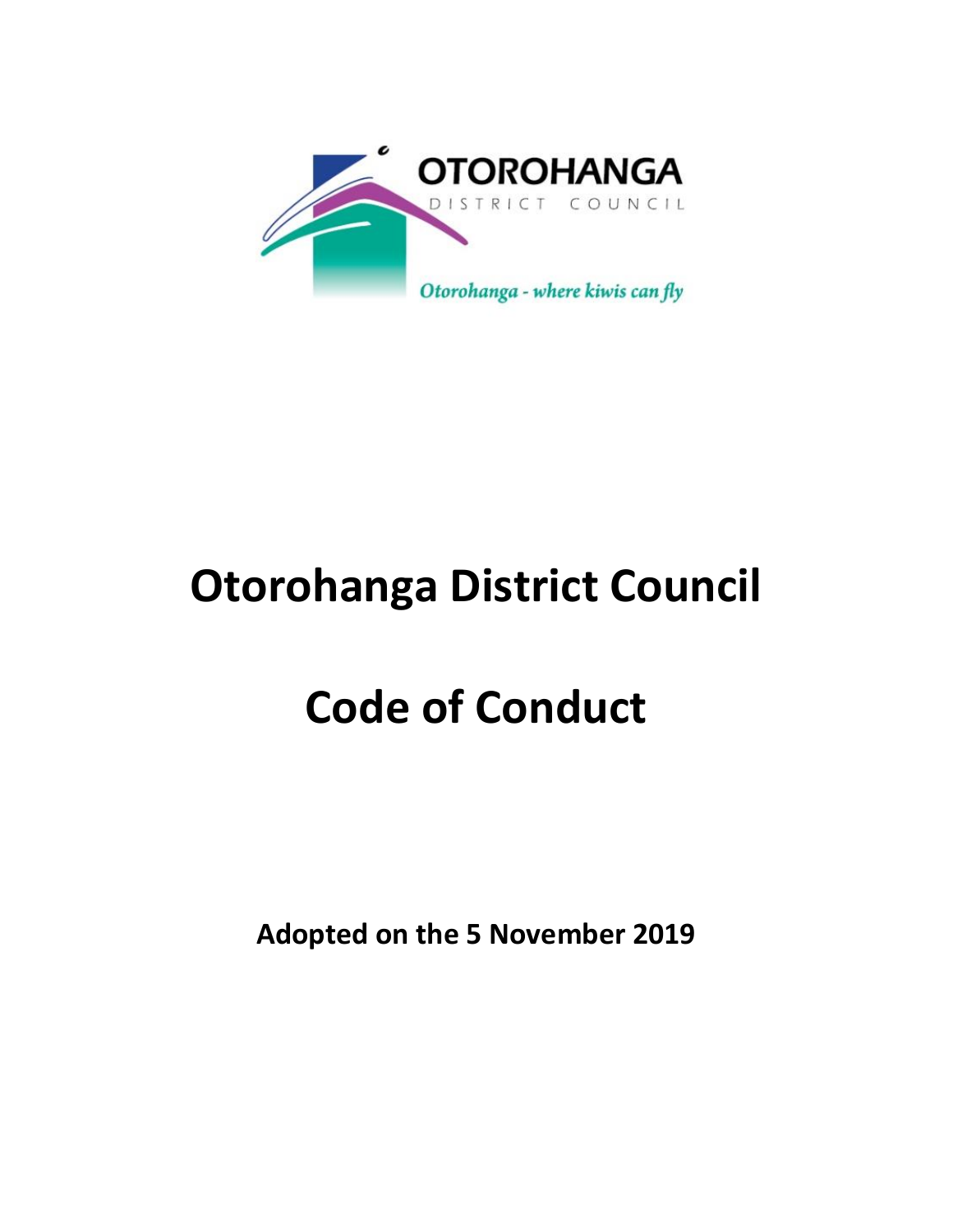# **Contents**

| 1.  |                                                                                      |  |  |  |
|-----|--------------------------------------------------------------------------------------|--|--|--|
| 2.  |                                                                                      |  |  |  |
| 3.  |                                                                                      |  |  |  |
| 4.  |                                                                                      |  |  |  |
|     | 4.1                                                                                  |  |  |  |
|     | 4.2                                                                                  |  |  |  |
| 5.  |                                                                                      |  |  |  |
|     | 5.1                                                                                  |  |  |  |
|     | 5.2                                                                                  |  |  |  |
|     | 5.3                                                                                  |  |  |  |
| 6.  |                                                                                      |  |  |  |
| 7.  |                                                                                      |  |  |  |
|     | 7.1                                                                                  |  |  |  |
|     | 7.2                                                                                  |  |  |  |
| 8.  |                                                                                      |  |  |  |
| 9.  |                                                                                      |  |  |  |
| 10. |                                                                                      |  |  |  |
| 11. |                                                                                      |  |  |  |
| 12. |                                                                                      |  |  |  |
|     |                                                                                      |  |  |  |
|     |                                                                                      |  |  |  |
|     |                                                                                      |  |  |  |
| 13. |                                                                                      |  |  |  |
|     |                                                                                      |  |  |  |
|     |                                                                                      |  |  |  |
| 14. |                                                                                      |  |  |  |
|     |                                                                                      |  |  |  |
|     |                                                                                      |  |  |  |
|     |                                                                                      |  |  |  |
|     |                                                                                      |  |  |  |
|     |                                                                                      |  |  |  |
|     |                                                                                      |  |  |  |
|     |                                                                                      |  |  |  |
|     |                                                                                      |  |  |  |
|     | Appendix C: Process where a complaint is referred to an independent investigator  19 |  |  |  |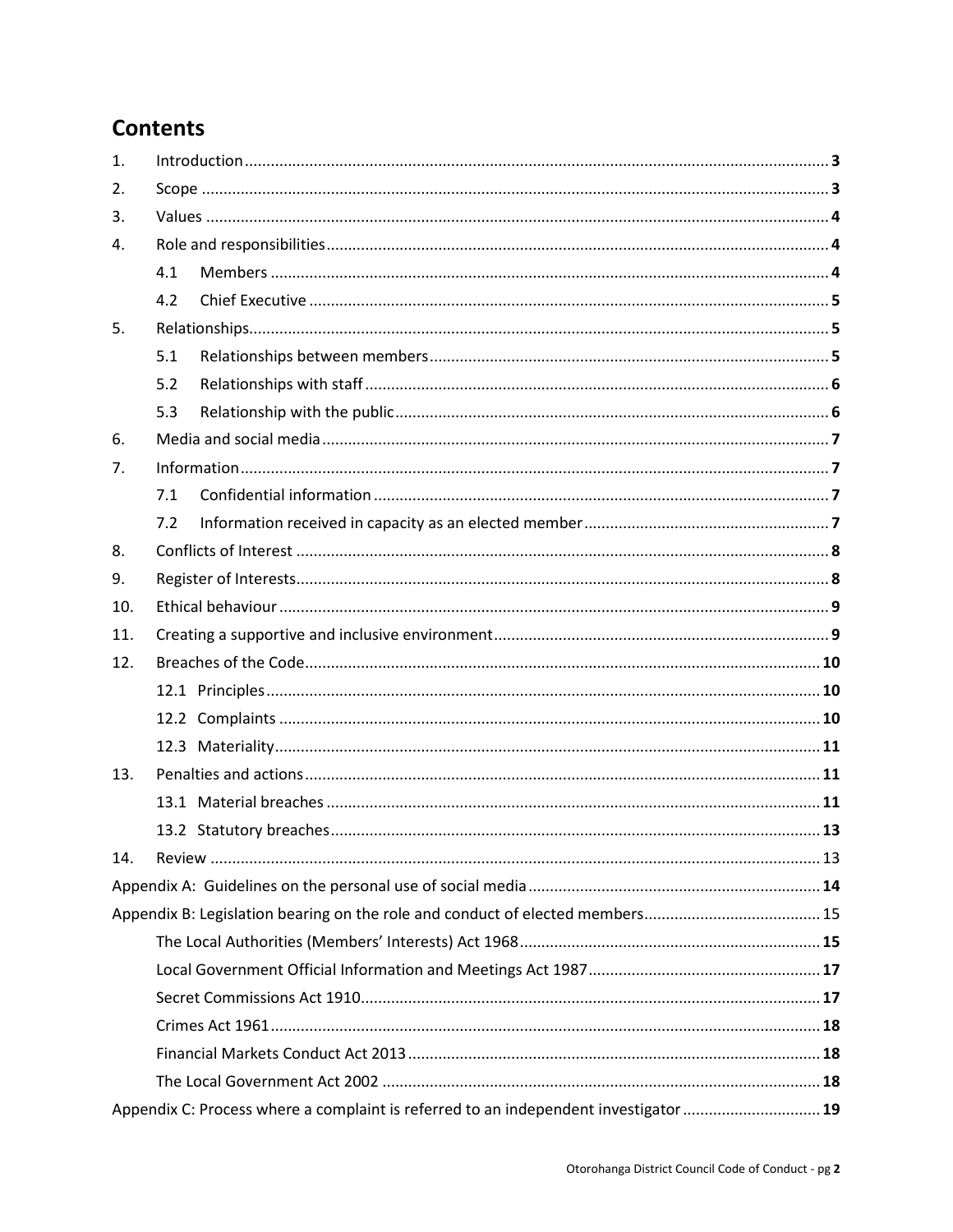# <span id="page-2-0"></span>**1. Introduction**

The Code of Conduct (the Code) sets out the standards of behavior expected from elected members in the exercise of their duties. Its purpose is to:

- Enhance the effectiveness of the local authority and the provision of good local government of the community, city, district or region;
- Promote effective decision-making and community engagement;
- Enhance the credibility and accountability of the local authority to its communities; and
- Develop a culture of mutual trust, respect and tolerance between the members of the local authority and between the members and management.

This purpose is given effect through the values, roles, responsibilities and specific behaviors agreed in the code.

# <span id="page-2-1"></span>**2. Scope**

The Code has been adopted in accordance with clause 15(1) of Schedule 7 of the Local Government Act 2002 (LGA 2002) and applies to all members, including the members of any local boards as well as the members of any community boards that have agreed to adopt it. The Code is designed to deal with the behaviour of members towards:

- Each other:
- The Chief Executive and staff;
- The media; and
- The general public.

It is also concerned with the disclosure of information that members receive in their capacity as elected members and information which impacts on the ability of the local authority to give effect to its statutory responsibilities.

The Code can only be amended (or substituted by a replacement Code) by a vote of at least 75 per cent of members present at a meeting when amendment to the Code is being considered. The Code should be read in conjunction with the Council's Standing Orders.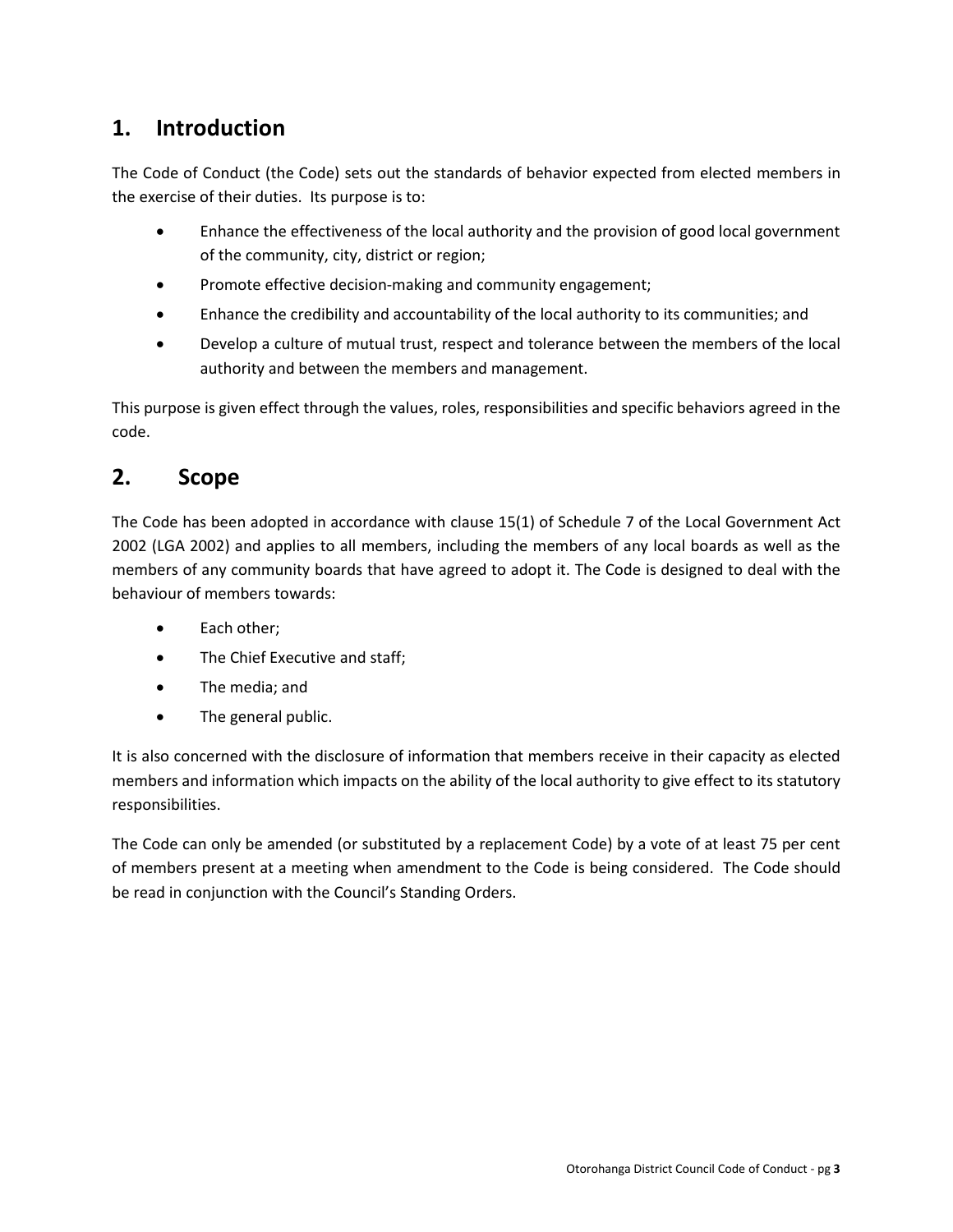# <span id="page-3-0"></span>**3. Values**

The Code is designed to give effect to the following values:

- 1. **Public interest**: members will serve the best interests of the people within their community, district or region and discharge their duties conscientiously, to the best of their ability.
- 2. **Public trust:** members, in order to foster community confidence and trust in their Council, will work together constructively in an accountable and transparent manner;
- 3. **Ethical behaviour**: members will act with honesty and integrity at all times and respect the impartiality and integrity of officials;
- 4. **Objectivity:** members will make decisions on merit; including appointments, awarding contracts, and recommending individuals for rewards or benefits.
- 5. **Respect for others**: will treat people, including other members, with respect and courtesy, regardless of their race, age, religion, gender, sexual orientation, or disability.
- 6. **Duty to uphold the law:** members will comply with all legislative requirements applying to their role, abide by the Code of Conduct and act in accordance with the trust placed in them by the public.
- 7. **Equitable contribution:** members will take all reasonable steps to fulfil the duties and responsibilities of office, including attending meetings and workshops, preparing for meetings, attending civic events, and participating in relevant training seminars.
- 8. **Leadership:** members will actively promote and support these principles and ensure they are reflected in the way in which the Council operates, including a regular review and assessment of the Council's collective performance.<sup>1</sup>

These values complement, and work in conjunction with, the principles of s14 of the LGA 2002 and the governance principles of s39 of the LGA 2002.

# <span id="page-3-1"></span>**4. Role and responsibilities**

The Code of Conduct is designed to strengthen the good governance of your city, district or region. Good governance requires that the complementary roles of the governing body and the administration are understood and respected. These roles involve:

## <span id="page-3-2"></span>**4.1 Members**

 $\overline{a}$ 

The role of the governing body includes:

- Representing the interests of the people of the city, district or region;
- Developing and adopting plans, policies and budgets;
- Monitoring the performance of the Council against stated goals and objectives set out in its long term plan;

<sup>&</sup>lt;sup>1</sup> See Code of Conduct Guide for examples.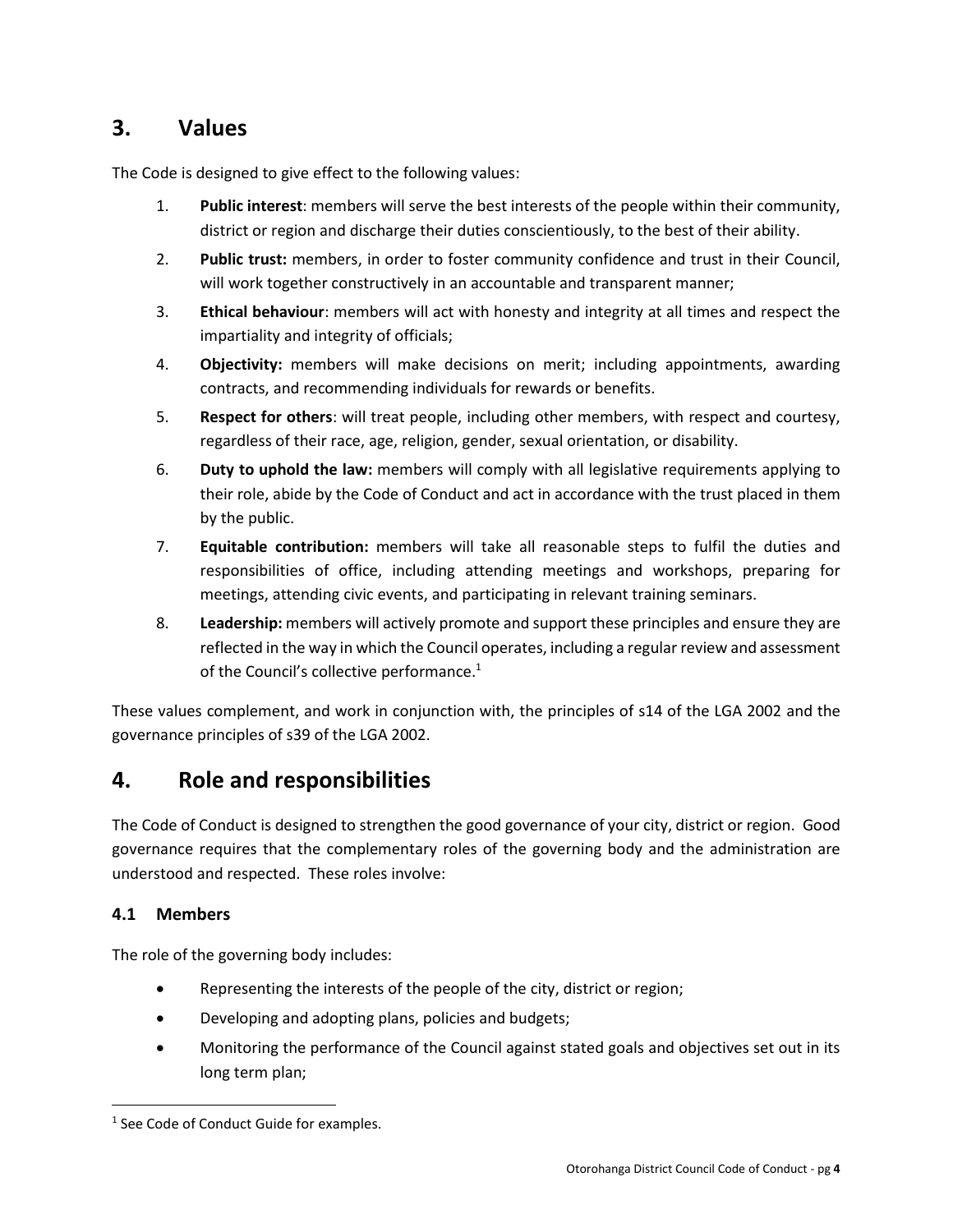- Providing prudent stewardship of the Council's resources;
- Employing and monitoring the performance of the Chief Executive; and
- Ensuring the Council fulfils its responsibilities to be a 'good employer' and meets the requirements of the Health and Safety at Work Act 2015.

## <span id="page-4-0"></span>**4.2 Chief Executive**

The role of the Chief Executive includes:

- Implementing the decisions of the Council;
- Ensuring that all responsibilities delegated to the Chief Executive are properly performed or exercised;
- Ensuring the effective and efficient management of the activities of the local authority;
- Maintaining systems to enable effective planning and accurate reporting of the financial and service performance of the local authority;
- Providing leadership for the staff of the Council; and
- Employing, on behalf of the Council, the staff of the local authority, (including negotiation of the terms of employment for those staff).

The Chief Executive is the only person *directly* employed by the Council itself (s.42 LGA 2002). All concerns about the performance of an individual member of staff must, in the first instance, be referred to the Chief Executive.

# <span id="page-4-1"></span>**5. Relationships**

This section of the Code sets out agreed standards of behaviour between members; members and staff; and members and the public. Any failure by a member to comply with the provisions of this section can represent a breach of the Code.

## <span id="page-4-2"></span>**5.1 Relationships between members**

Given the importance of relationships to the effective performance of the Council, members will conduct their dealings with each other in a manner that:

- Maintains public confidence;
- Is open, honest and courteous;
- Is focused on issues rather than personalities;
- Avoids abuse of meeting procedures, such as a pattern of unnecessary notices of motion and/or repetitious points of order; and
- Avoids aggressive, bullying or offensive conduct, including the use of disrespectful or malicious language.

Please note, nothing in this section of the Code is intended to limit robust debate.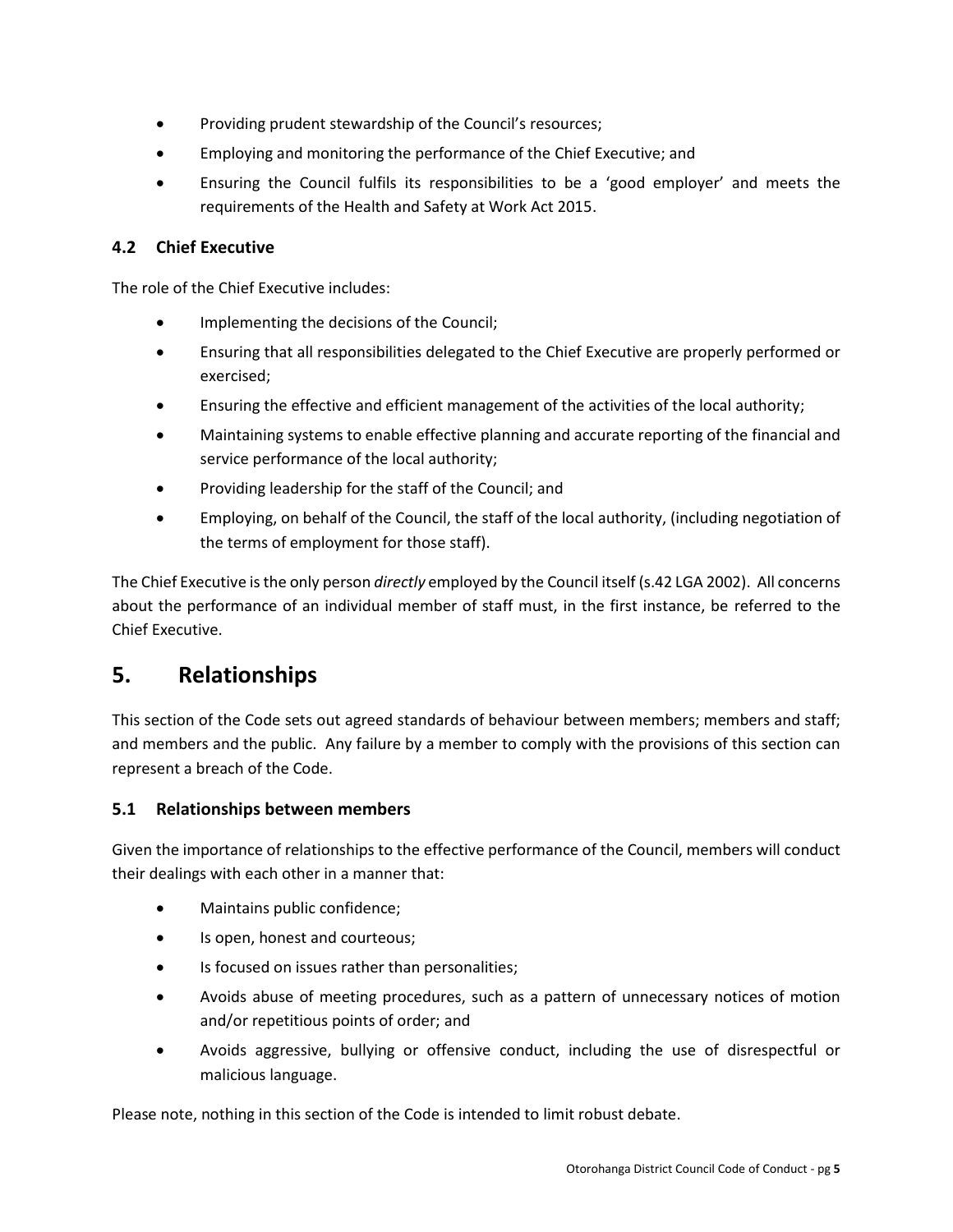## <span id="page-5-0"></span>**5.2 Relationships with staff**

An important element of good governance involves the relationship between a Council, its chief executive and its staff. Members will respect arrangements put in place to facilitate this relationship, and:

- Raise any concerns about employees, officers or contracted officials with the Chief Executive;
- Raise any concerns about the performance or behaviour of the Chief Executive with the Mayor/Chair or the chairperson of the Chief Executive Performance Review Committee (however described);
- Make themselves aware of the obligations that the Council and the Chief Executive have as employers and observe these requirements at all times, such as the duty to be a good employer;
- Treat all employees with courtesy and respect and not publicly criticise any employee; and
- Observe any protocols put in place by the Chief Executive concerning contact between members and employees.

Please note, elected members should be aware that failure to observe this portion of the Code may compromise the Council's obligations to be a good employer and consequently expose the Council to civil litigation or affect the risk assessment of Council's management and governance control processes undertaken as part of the Council's annual audit.

## <span id="page-5-1"></span>**5.3 Relationship with the public**

Given the vital role that democratic local government plays in our communities it is important that Councils have the respect and trust of their citizens. To facilitate trust and respect in their Council members will:

- Ensure their interactions with citizens are fair, honest and respectful;
- Be available to listen and respond openly and honestly to citizens' concerns;
- Represent the views of citizens and organisations accurately, regardless of the member's own opinions of the matters raised; and
- Ensure their interactions with citizens and communities uphold the reputation of the local authority.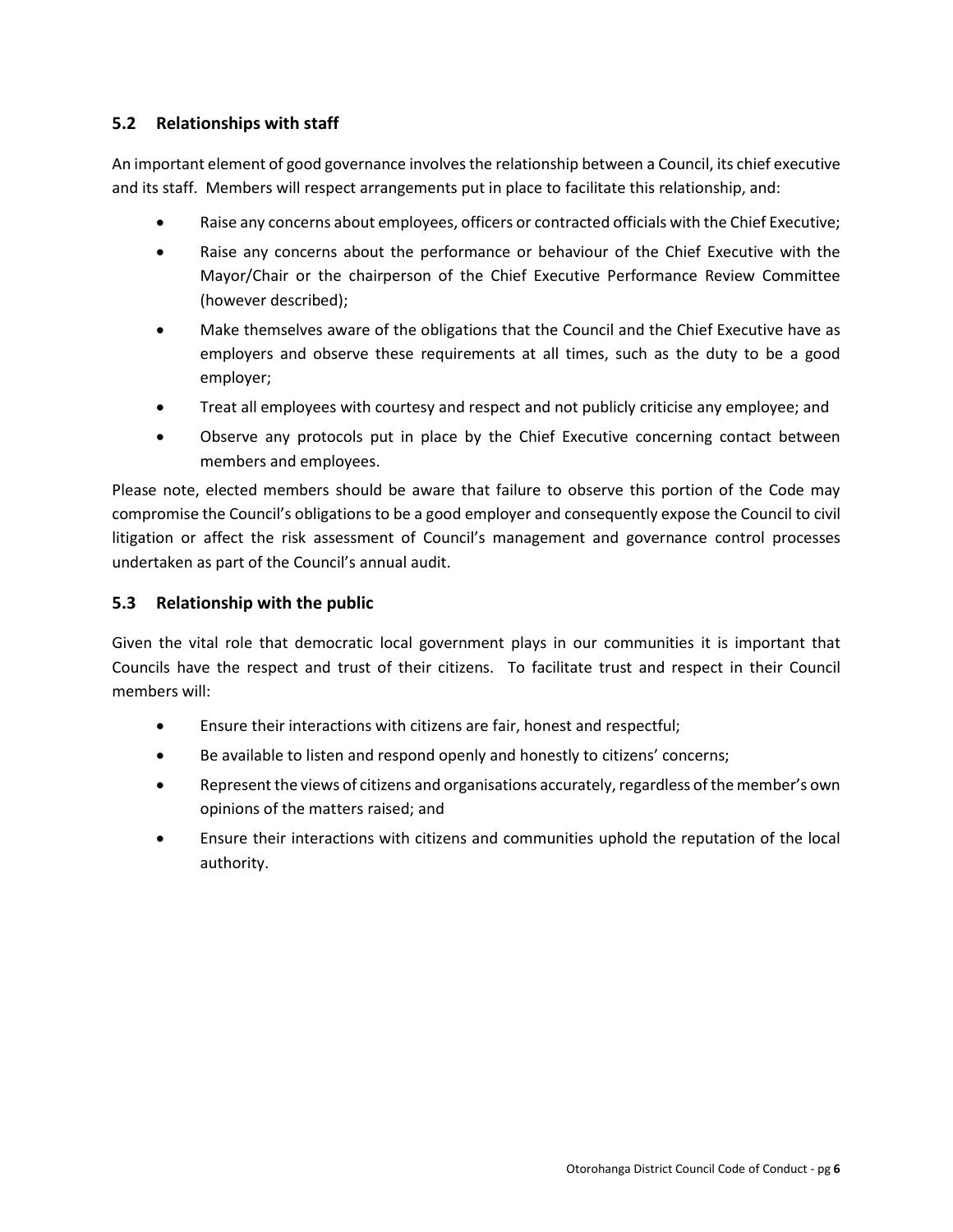# <span id="page-6-0"></span>**6. Media and social media**

The media play an important role in the operation and efficacy of our local democracy. In order to fulfil this role the media needs access to accurate and timely information about the affairs of Council. Any failure by member to comply with the provisions of this section can represent a breach of the Code.

- 1. In dealing with the media elected members must clarify whether they are communicating a view endorsed by their Council, committee or community board, or are expressing a personal view.
- 2. Members are free to express a personal view to the media or social media at any time, provided the following rules are observed:
	- o Comments shall be consistent with the Code;
	- o Comments must not purposefully misrepresent the views of the Council or the views of other members;
	- $\circ$  Social media pages controlled by members and used for making observations relevant to their role as an elected members should be open and transparent, except where abusive or inflammatory content is being posted; and
	- o Social media posts about other members, council staff or the public must be consistent with section five of this Code. (See **Appendix A** for guidelines on the personal use of social media).

# <span id="page-6-1"></span>**7. Information**

Access to information is critical to the trust in which a local authority is held and its overall performance. A failure to comply with the provisions below can represent a breach of the Code.

## <span id="page-6-2"></span>**7.1 Confidential information**

In the course of their duties members will receive information, whether in reports or through debate, that is confidential. This will generally be information that is either commercially sensitive or is personal to a particular individual or organisation. Accordingly, members agree not to use or disclose confidential information for any purpose other than the purpose for which the information was supplied to the member.

## <span id="page-6-3"></span>**7.2 Information received in capacity as an elected member**

Occasionally members will receive information from external parties which is pertinent to the ability of their Council to properly perform its statutory duties. Where this occurs, and the information does not contravene the privacy of natural persons, the member will disclose such information to other members and/or the chief executive as soon as practicable.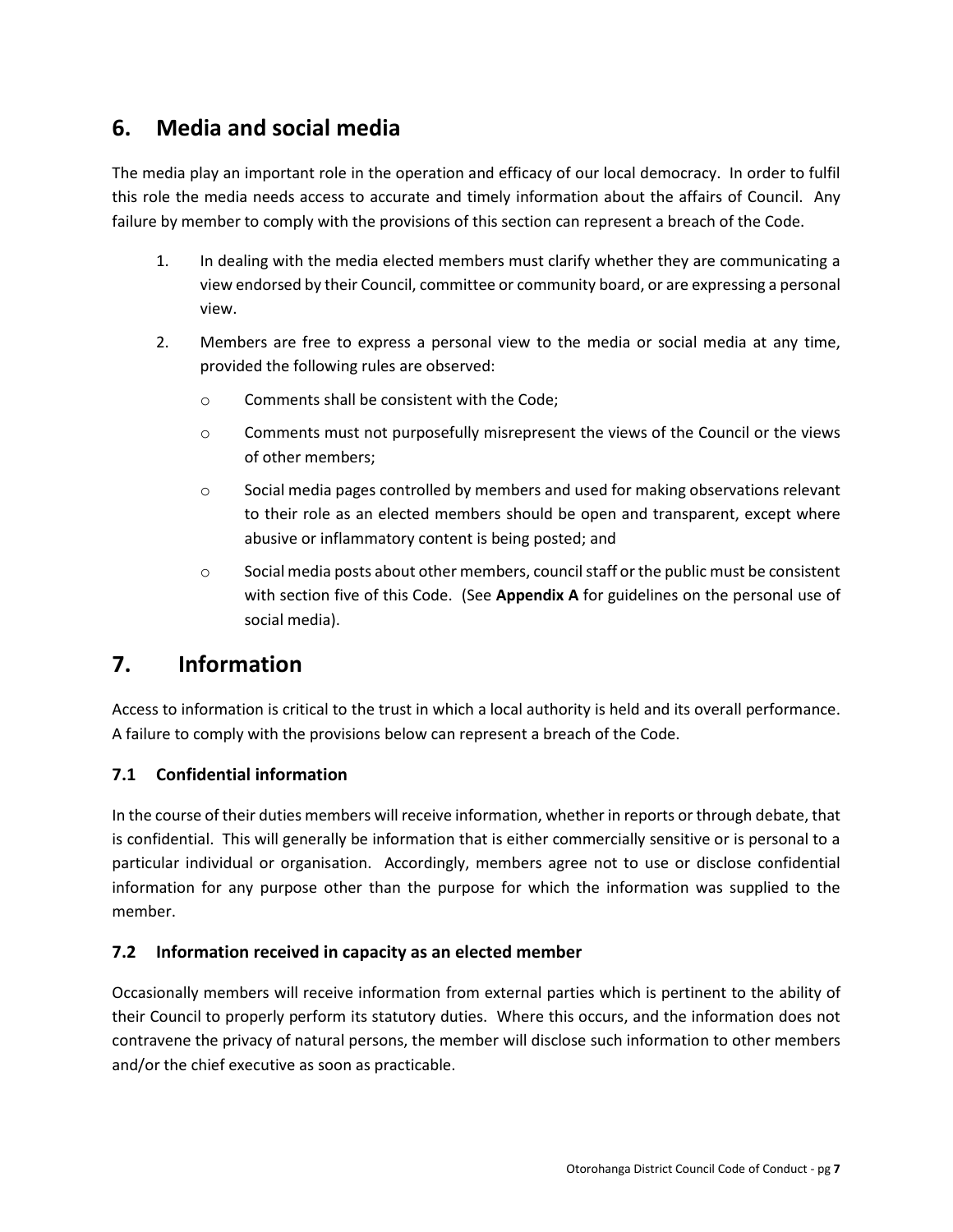# <span id="page-7-0"></span>**8. Conflicts of Interest**

Elected members will maintain a clear separation between their personal interests and their duties as elected members in order to ensure that they are free from bias (whether real or perceived). Members therefore must familiarise themselves with the provisions of the Local Authorities (Members' Interests) Act 1968 (LAMIA).

Members will not participate in any Council discussion or vote on any matter in which they have a pecuniary interest, other than an interest in common with the general public. This rule also applies where the member's spouse/partner has a pecuniary interest, such as through a contract with the Council. Members shall make a declaration of interest as soon as practicable after becoming aware of any such interests.

If a member is in any doubt as to whether or not a particular course of action (including a decision to take no action) raises a conflict of interest, then the member should seek guidance from the Chief Executive *immediately*. Members may also contact the Office of the Auditor-General for guidance as to whether they have a pecuniary interest, and if so, may seek an exemption to allow that member to participate or vote on a particular issue in which they may have a pecuniary interest. The latter must be done before the discussion or vote.

**Please note:** Failure to observe the requirements of LAMIA could potentially invalidate a decision made, or the action taken, by the Council. Failure to observe these requirements could also leave the elected member open to prosecution (see **Appendix B**). In the event of a conviction elected members can be ousted from office.

# <span id="page-7-1"></span>**9. Register of Interests**

Members shall, at least annually, make a declaration of interest. These declarations are recorded in a public Register of Interests maintained by the Council. The declaration must include information on the nature and extent of any interest, including:

- a) Any employment, trade or profession carried on by the member or the members' spouse/partner for profit or gain;
- b) Any company, trust, partnership etc for which the member or their spouse/partner is a director, business partner or trustee;
- c) A description of any land in which the member has a beneficial interest within the jurisdiction of the local authority; and
- d) A description of any land owned by the local authority in which the member or their spouse/partner is:
	- A tenant; or
	- The land is tenanted by a firm in which the member or spouse/partner is a business partner; a company of which the member or spouse/partner is a director; or a trust of which the member or spouse/partner is a trustee.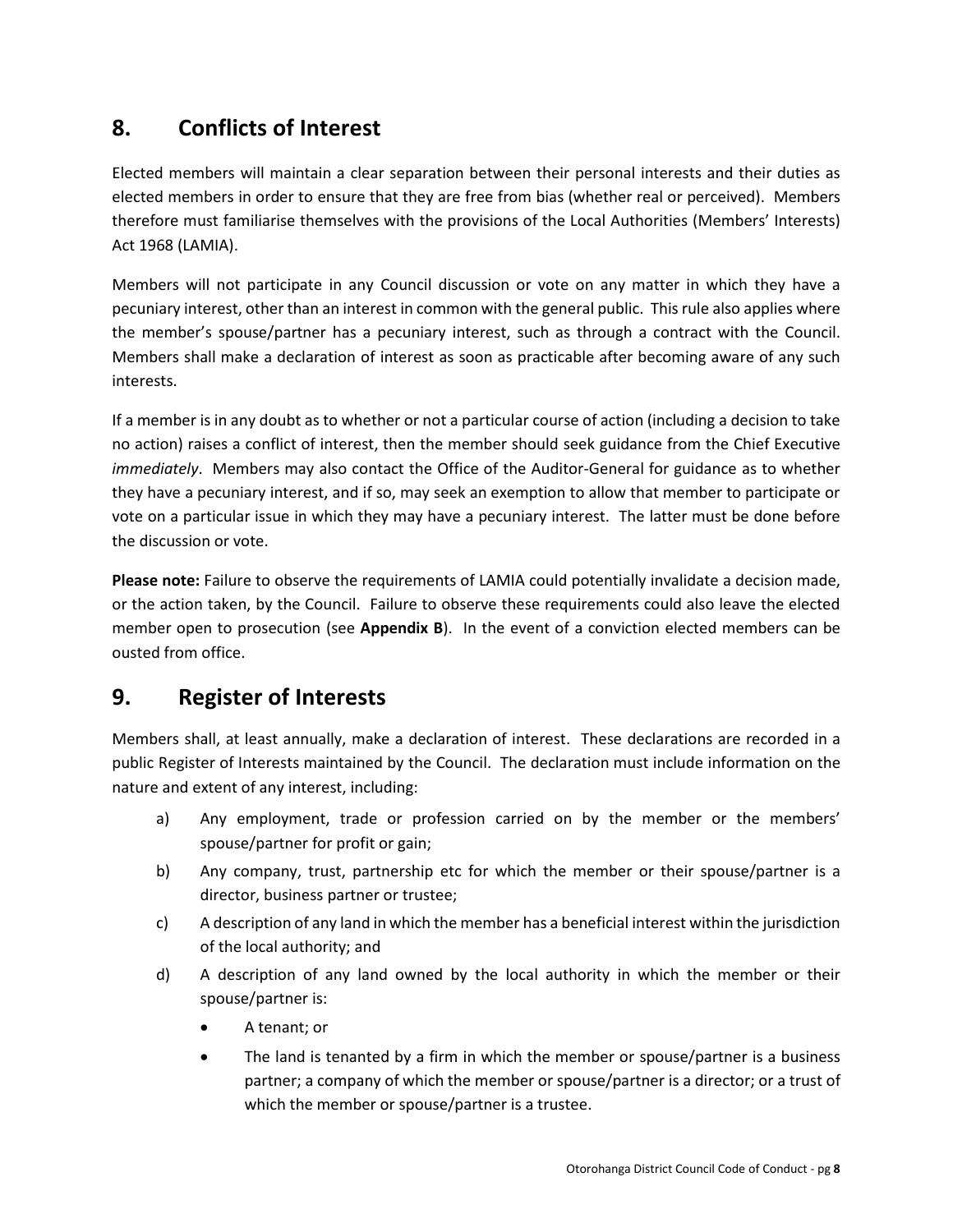e) Any other matters which the public might reasonably regard as likely to influence the member's actions during the course of their duties as a member (if the member is in any doubt on this, the member should seek guidance from the Chief Executive).

Please note, where a member's circumstances change they must ensure that the Register of Interests is updated as soon as practicable.

# <span id="page-8-0"></span>**10. Ethical behaviour**

Members will seek to promote the highest standards of ethical conduct. Accordingly members will:

- Claim only for legitimate expenses as determined by the Remuneration Authority and any lawful policy of the Council developed in accordance with that determination;
- Not influence, or attempt to influence, any Council employee, officer or member in order to benefit their own, or families, personal or business interests;
- Only use the Council's resources (such as facilities, staff, equipment and supplies) in the course of their duties and not in connection with any election campaign or personal interests; and
- Not solicit, demand, or request any gift, reward or benefit by virtue of their position and notify the Chief Executive if any such gifts are accepted. Where a gift to the value of \$50 or more is accepted by a member, that member must immediately disclose this to the Chief Executive for inclusion in the publicly available register of interests.

Any failure by members to comply with the provisions set out in this section represents a breach of the code.

# <span id="page-8-1"></span>**11. Creating a supportive and inclusive environment**

In accordance with the purpose of the Code, members agree to take all reasonable steps in order to participate in activities scheduled to promote a culture of mutual trust, respect and tolerance. These include:

- Attending post-election induction programmes organised by the Council for the purpose of facilitating agreement on the Council's vision, goals and objectives and the manner and operating style by which members will work.
- Taking part in any assessment or evaluation of the Council's performance and operating style during the triennium.<sup>2</sup>
- Taking all reasonable steps to acquire the required skills and knowledge to effectively fulfill their Declaration of Office (the Oath) and contribute to the good governance of the city, district or region.

 $\overline{a}$ 

<sup>&</sup>lt;sup>2</sup> A self-assessment template is provided in the Guidance to the code.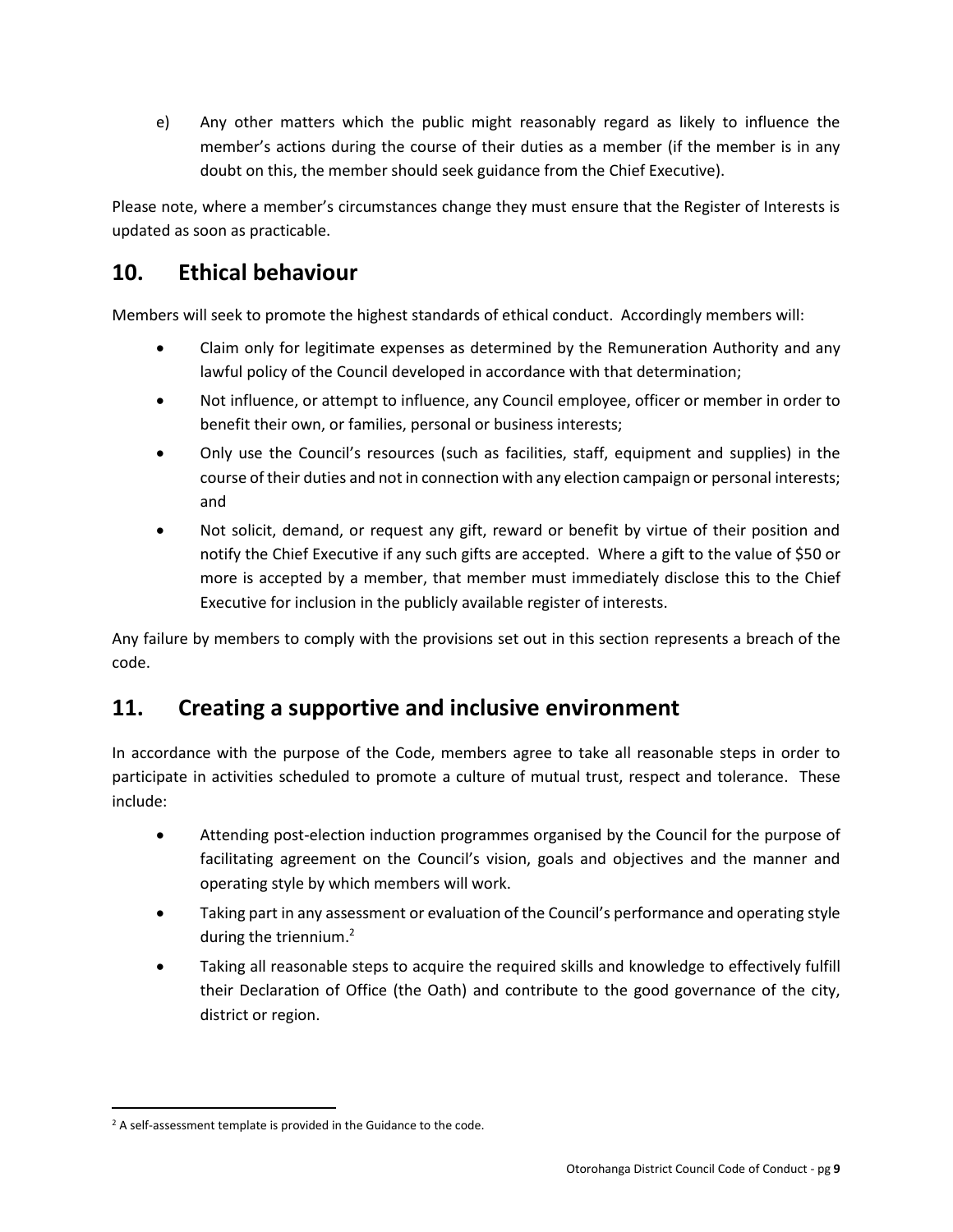# <span id="page-9-0"></span>**12. Breaches of the Code**

Members must comply with the provisions of the code (LGA 2002, schedule 7, cl. 15(4)). Any member, or the Chief Executive, who believes that the Code has been breached by the behaviour of a member may make a complaint to that effect. All complaints will be considered in a manner that is consistent with the following principles.

## <span id="page-9-1"></span>**12.1 Principles**

The following principles will guide any processes for investigating and determining whether or not a breach under the code has occurred:

- That the approach for investigating and assessing a complaint will be proportionate to the apparent seriousness of the alleged breach;
- That the processes of complaint, investigation, advice and decision-making will be kept separate as appropriate to the nature and complexity of the alleged breach; and
- That the concepts of natural justice and fairness will apply in the determination of any complaints made under the Code. This includes, conditional on the nature of an alleged breach, directly affected parties:
	- o Have a right to know that an investigation process is underway;
	- o Are given due notice and are provided with an opportunity to be heard;
	- o Have confidence that any hearing will be impartial;
	- o Have a right to seek appropriate advice and be represented; and
	- o Have their privacy respected.

## <span id="page-9-2"></span>**12.2 Complaints**

All complaints made under the code must be made in writing and forwarded to the Chief Executive. On receipt of a complaint the Chief Executive must forward the complaint to the Mayor/Chair or, where the Mayor/Chair is a party to the complaint, an independent investigator, drawn from a pool of names or agency agreed in advance.

Please note, only members and the Chief Executive may make a complaint under the code.

#### **Complaint referred to Mayor/Chair**

On receipt of a complaint made under the provisions of the Council's Code of Conduct the Mayor/Chair will, as the situation allows:

- Interview the complainant to assess the full extent of the complaint.
- Interview the member(s) subject to the complaint.
- Assess the complaint to determine materiality.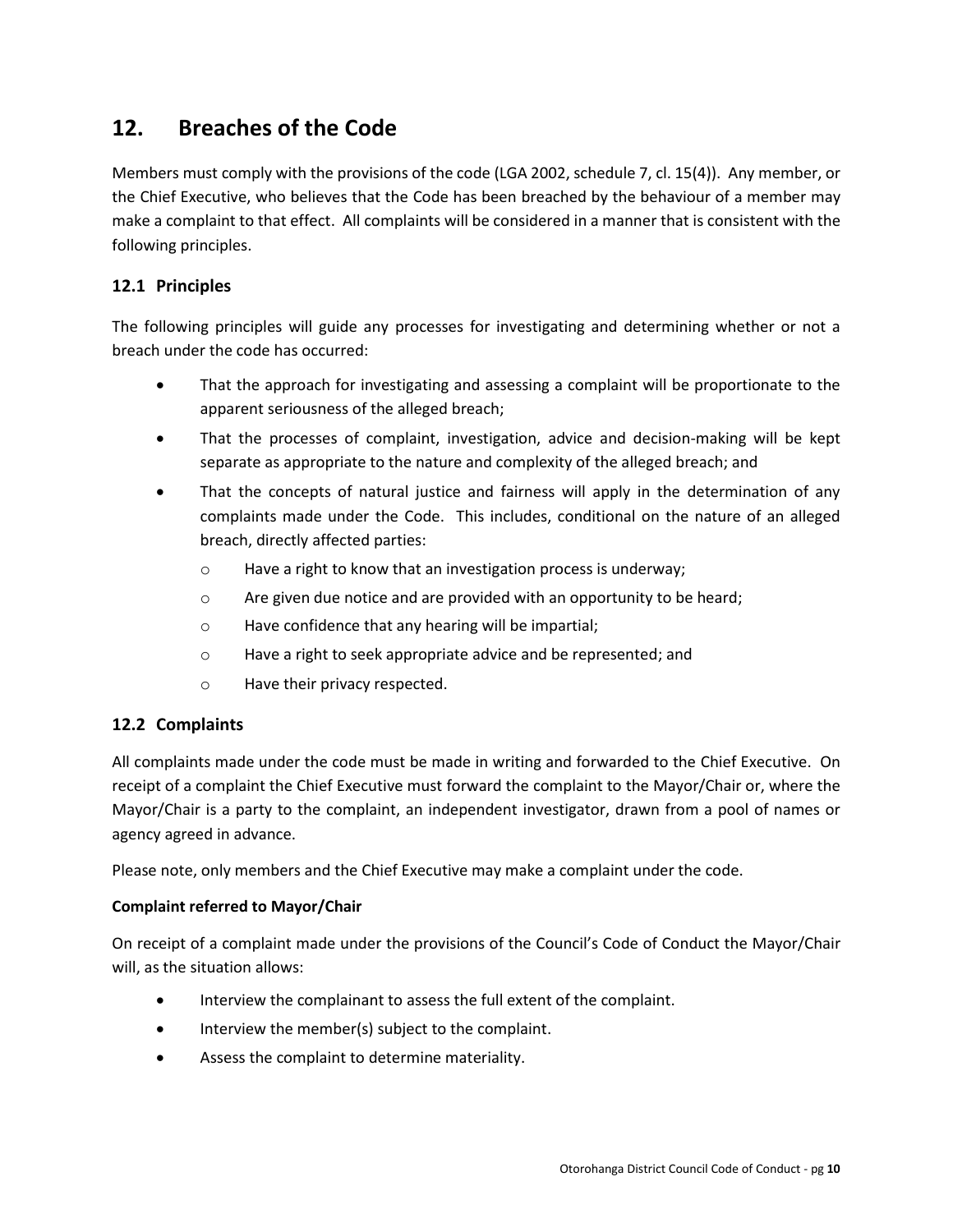- Where a complaint is assessed by the Mayor/Chair to be trivial, frivolous or minor, either dismiss the complaint, require an apology or other course of action, or assist the relevant parties to find a mutually agreeable solution.
- Where a complaint is found to be material, or no mutually agreed solution can be reached, the Mayor/Chair will refer the complaint back to the Chief Executive who will forward it, along with any recommendations made by the Mayor/Chair, to the Council or an adjudicative body established by the Council to assess and rule on complaints made under the Code.<sup>3</sup>

If the Mayor/Chair chooses they may, instead of undertaking an initial assessment, immediately refer the complaint to the independent investigator, via the Chief Executive.

## **Complaint referred to Independent Investigator**

On receipt of a complaint from a member which concerns the Mayor/Chair, or from the Mayor/Chair after initial consideration, the Chief Executive will forward that complaint to an independent investigator for a preliminary assessment to determine whether the issue is sufficiently serious to be referred, with recommendations if necessary, to the Council or an adjudicative body for assessing and ruling on complaints. <sup>4</sup> The process, following receipt of a complaint, will follow the steps outlined in **Appendix C**.

## <span id="page-10-0"></span>**12.3 Materiality**

An alleged breach under the Code is material if, in the opinion of the Mayor/Chair or independent investigator, it would bring the Council into disrepute or, if not addressed, adversely affect the reputation of a member.

An alleged breach under this Code is non-material if, in the opinion of the Mayor/Chair or independent investigator, any adverse effects are minor and no investigation or referral is warranted.

# <span id="page-10-1"></span>**13. Penalties and actions**

Where a complaint is determined to be material and referred to the Council or an adjudicative body established to consider complaints, the nature of any penalty or action will depend on the seriousness of the breach.

## <span id="page-10-2"></span>**13.1 Material breaches**

In the case of material breaches of the Code, the Council, or the adjudicative body with delegated authority, may require one of the following:

- 1. A letter of censure to the member;
- 2. A request (made either privately or publicly) for an apology;
- 3. Removal of certain Council-funded privileges (such as attendance at conferences);

 $\overline{a}$ <sup>3</sup> Advice on establishing adjudication bodies can be found in the Guide to the Code of Conduct.

<sup>4</sup> On behalf of the Council the Chief Executive will, shortly after the start of a triennium, prepare, in consultation with the Mayor or Chairperson, a list of investigators for this purpose of undertaking a preliminary assessment. The Chief Executive may prepare a list specifically for his or her council, prepare a list jointly with neighbouring councils or contract with an agency capable of providing appropriate investigators, such as EquiP.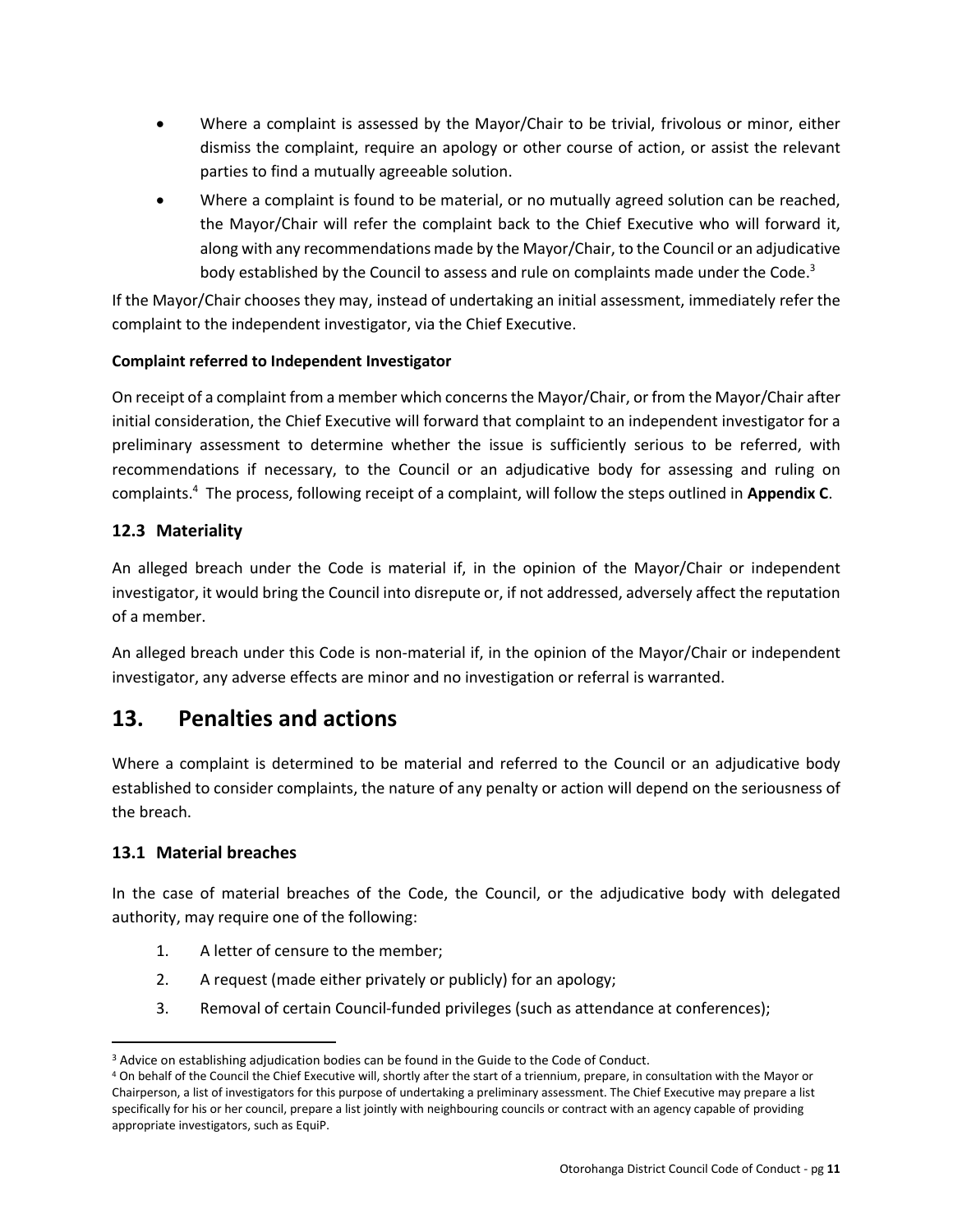- 4. Removal of responsibilities, such as committee chair, deputy committee chair or portfolio holder;
- 5. Restricted entry to Council offices, such as no access to staff areas (where restrictions may not previously have existed);
- 6. Limitation on any dealings with Council staff other than the Chief Executive or identified senior manager;
- 7. A vote of no confidence in the member;
- 8. Suspension from committees or other bodies to which the member has been appointed; or
- 9. Invitation to the member to consider resigning from the Council.

A Council or adjudicative body with delegated authority may decide that instead of a penalty, one or more of the following may be required:

- Attend a relevant training course; and/or
- Work with a mentor for a period of time; and/or
- Participate in voluntary mediation (if the complaint involves a conflict between two members); and/or
- Tender an apology.

The process is based on the presumption that the outcome of a complaints process will be made public unless there are grounds, such as those set out in the Local Government Official Information and Meetings Act 1987 (LGOIMA), for not doing so.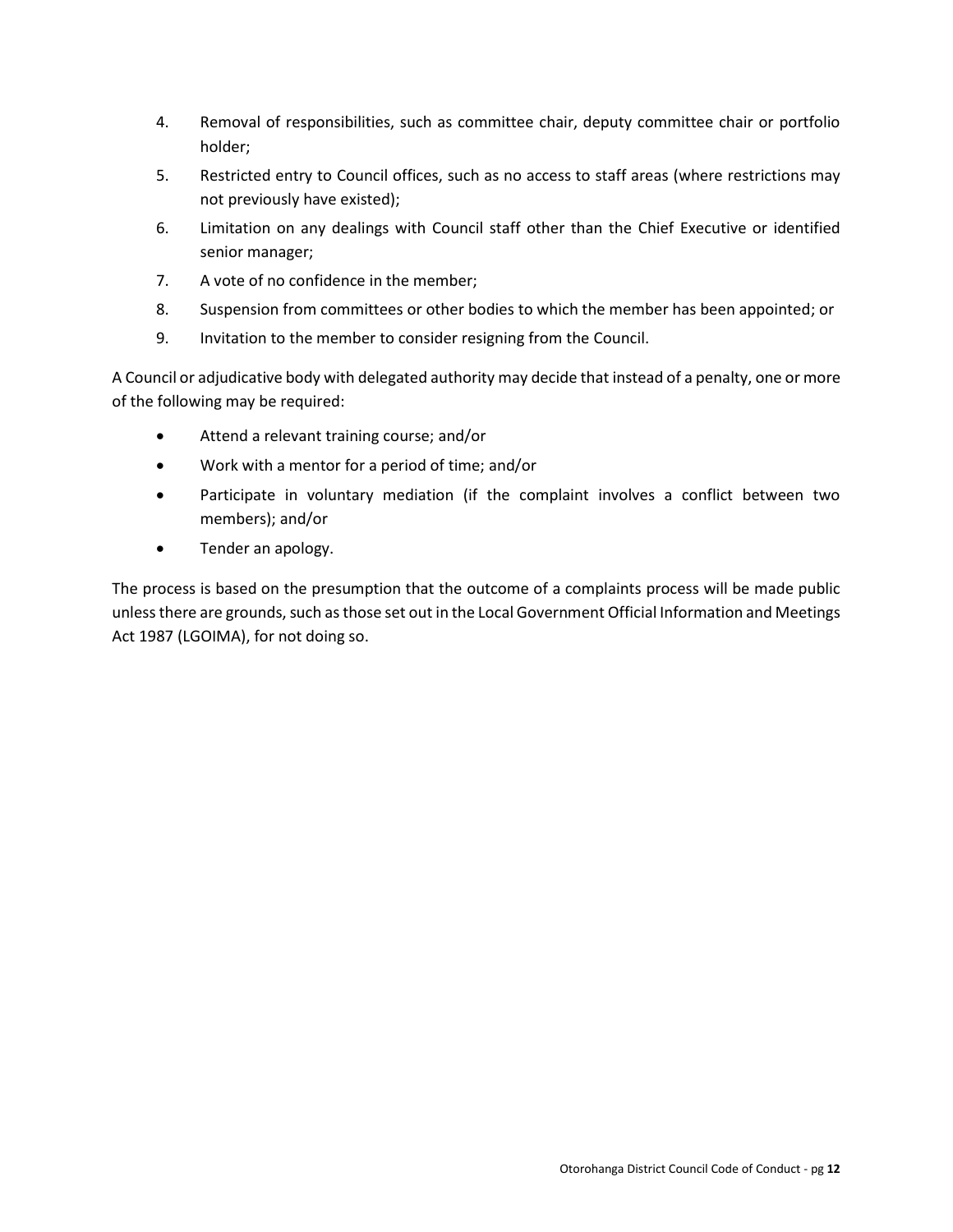## <span id="page-12-0"></span>**13.2 Statutory breaches**

In cases where a breach of the Code is found to involve regulatory or legislative requirements, the complaint will be referred to the relevant agency. For example:

- Breaches relating to members' interests (where members may be liable for prosecution by the Auditor-General under LAMIA);
- Breaches which result in the Council suffering financial loss or damage (where the Auditor-General may make a report on the loss or damage under s.44 LGA 2002 which may result in the member having to make good the loss or damage); or
- Breaches relating to the commission of a criminal offence which will be referred to the Police (which may leave the elected member liable for criminal prosecution).

## <span id="page-12-1"></span>**14. Review**

Once adopted, the Code continues in force until amended by the Council. The Code can be amended at any time but cannot be revoked unless the Council replaces it with another Code. Amendments to the Code require a resolution supported by 75 per cent of the members of the Council present at the Council meeting at which the amendment is considered.

Councils are encouraged to formally review their existing Code and either amend or re-adopt it as soon as practicable after the beginning of each triennium in order to ensure that all members have the opportunity to provide their views on the Code's provisions.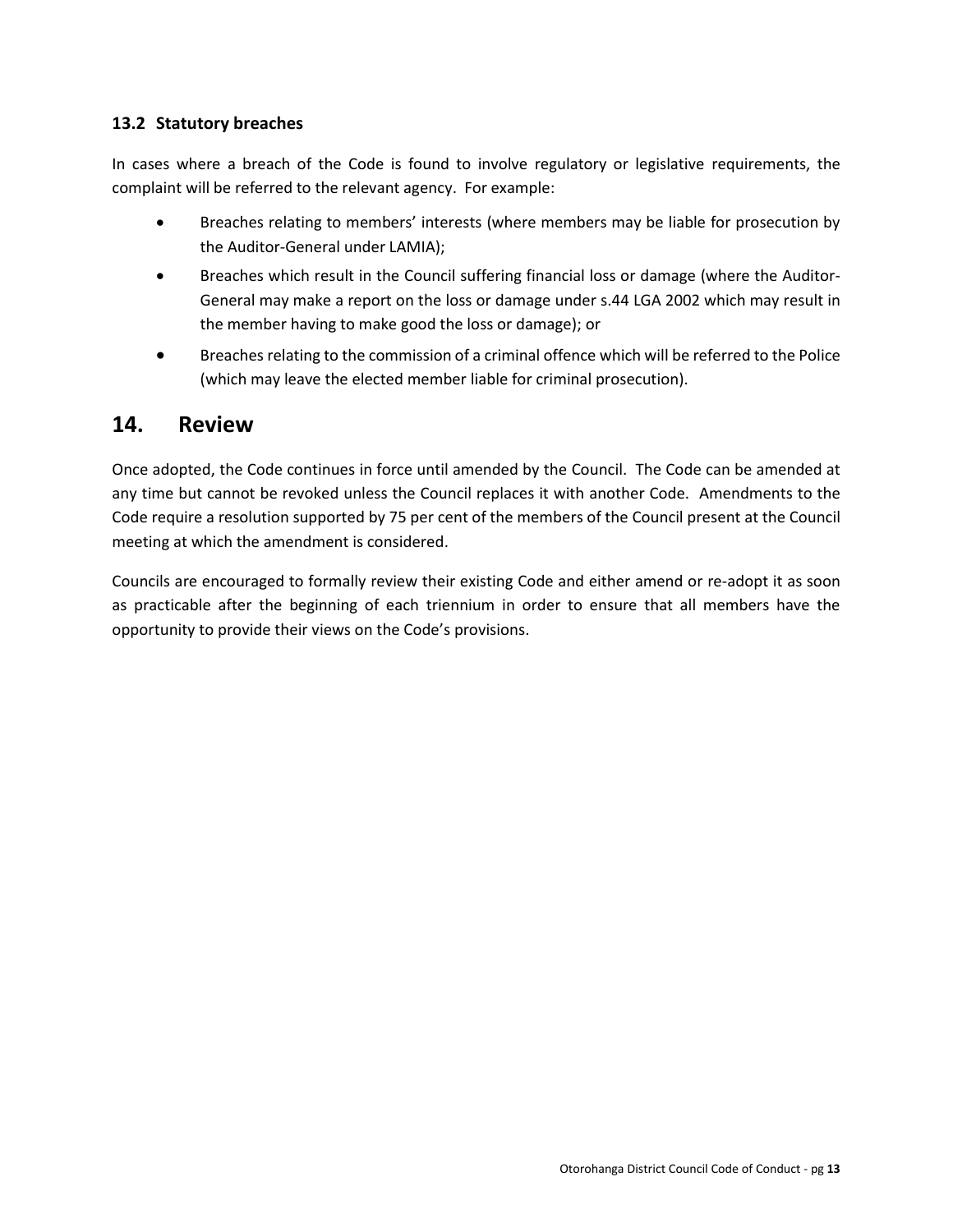# <span id="page-13-0"></span>**Appendix A: Guidelines on the personal use of social media<sup>5</sup>**

There's a big difference in speaking "on behalf of Council" and speaking "about" the Council. While your rights to free speech are respected, please remember that citizens and colleagues have access to what you post. The following principles are designed to help you when engaging in **personal or unofficial online** communications that may also refer to your Council.

- 1. **Adhere to the Code of Conduct and other applicable policies.** Council policies and legislation, such as LGOIMA and the Privacy Act 1993, apply in any public setting where you may be making reference to the Council or its activities, including the disclosure of any information online.
- 2. **You are responsible for your actions.** Anything you post that can potentially damage the Council's image will ultimately be your responsibility. You are encouraged to participate in the social media but in so doing you must exercise sound judgment and common sense.
- 3. **Be an "advocate" for compliments and criticism.** Even if you are not an official online spokesperson for the Council, you are one of its most important advocates for monitoring the social media landscape. If you come across positive or negative remarks about the Council or its activities online that you believe are important you are encouraged to share them with the governing body.
- 4. **Let the subject matter experts respond to negative posts.** Should you come across negative or critical posts about the Council or its activities you should consider referring the posts to the Council's authorised spokesperson, unless that is a role you hold, in which case consider liaising with your communications staff before responding.
- 5. **Take care mixing your political (Council) and personal lives.** Elected members need to take extra care when participating in social media. The public may find it difficult to separate personal and Council personas. Commenting online in any forum, particularly if your opinion is at odds with what Council is doing, can bring you into conflict with the Code should it not be clear that they are your personal views.
- 6. **Never post sensitive and confidential information** provided by the Council, such as confidential items, public excluded reports and/or commercially sensitive information. Such disclosure will contravene the requirements of the Code.
- 7. **Elected Members' social media pages should be open and transparent.** When commenting on matters related to the local authority no members should represent themselves falsely via aliases or differing account names or block. Neither should they block any post on any form of social media that they have control over unless there is clear evidence that the posts are actively abusive. Blocking constructive debate or feedback can be seen as bringing the whole Council into disrepute.

 $\overline{a}$ 

<sup>&</sup>lt;sup>5</sup> Based on the Ruapehu District Council Code of Conduct.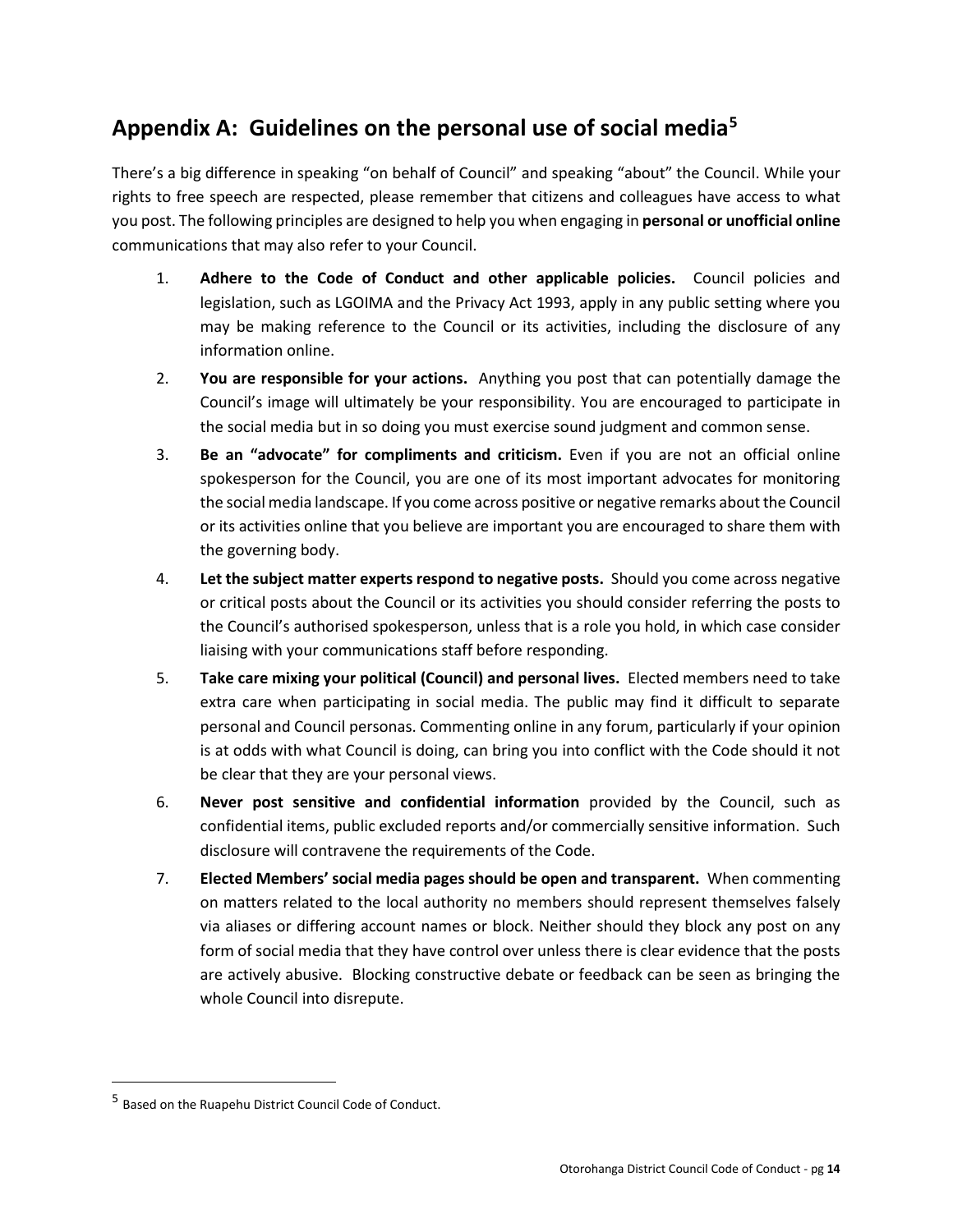# <span id="page-14-0"></span>**Appendix B: Legislation bearing on the role and conduct of elected members**

This is a summary of the legislative requirements that have some bearing on the duties and conduct of elected members. The full statutes can be found a[t www.legislation.govt.nz.](http://www.legislationonline.govt.nz/)

## <span id="page-14-1"></span>**The Local Authorities (Members' Interests) Act 1968**

The Local Authorities (Members' Interests) Act 1968 (LAMIA) provides rules about members discussing and voting on matters in which they have a pecuniary interest and about contracts between members and the Council.

A pecuniary interest is likely to exist if a matter under consideration could reasonably give rise to an expectation of a gain or loss of money for a member personally (or for their spouse/partner or a company in which they have an interest). In relation to pecuniary interests the LAMIA applies to both contracting and participating in decision-making processes.

With regard to pecuniary or financial interests, a person is deemed to be "concerned or interested" in a contract or interested "directly or indirectly" in a decision when:

- A person, or spouse/partner, is "concerned or interested" in the contract or where they have a pecuniary interest in the decision; or
- A person, or their spouse/partner, is involved in a company that is "concerned or interested" in the contract or where the company has a pecuniary interest in the decision.

There can also be additional situations where a person is potentially "concerned or interested" in a contract or have a pecuniary interest in a decision, such as where a contract is between an elected members' family trust and the Council.

## **Determining whether a pecuniary interest exists**

Elected members are often faced with the question of whether or not they have a pecuniary interest in a decision and if so whether they should participate in discussion on that decision and vote. When determining if this is the case or not the following test is applied:

*"…whether, if the matter were dealt with in a particular way, discussing or voting on that matter could reasonably give rise to an expectation of a gain or loss of money for the member concerned."* (OAG, 2001)

In deciding whether you have a pecuniary interest, members should consider the following factors:

- What is the nature of the decision being made?
- Do I have a financial interest in that decision do I have a reasonable expectation of gain or loss of money by making that decision?
- Is my financial interest one that is in common with the public?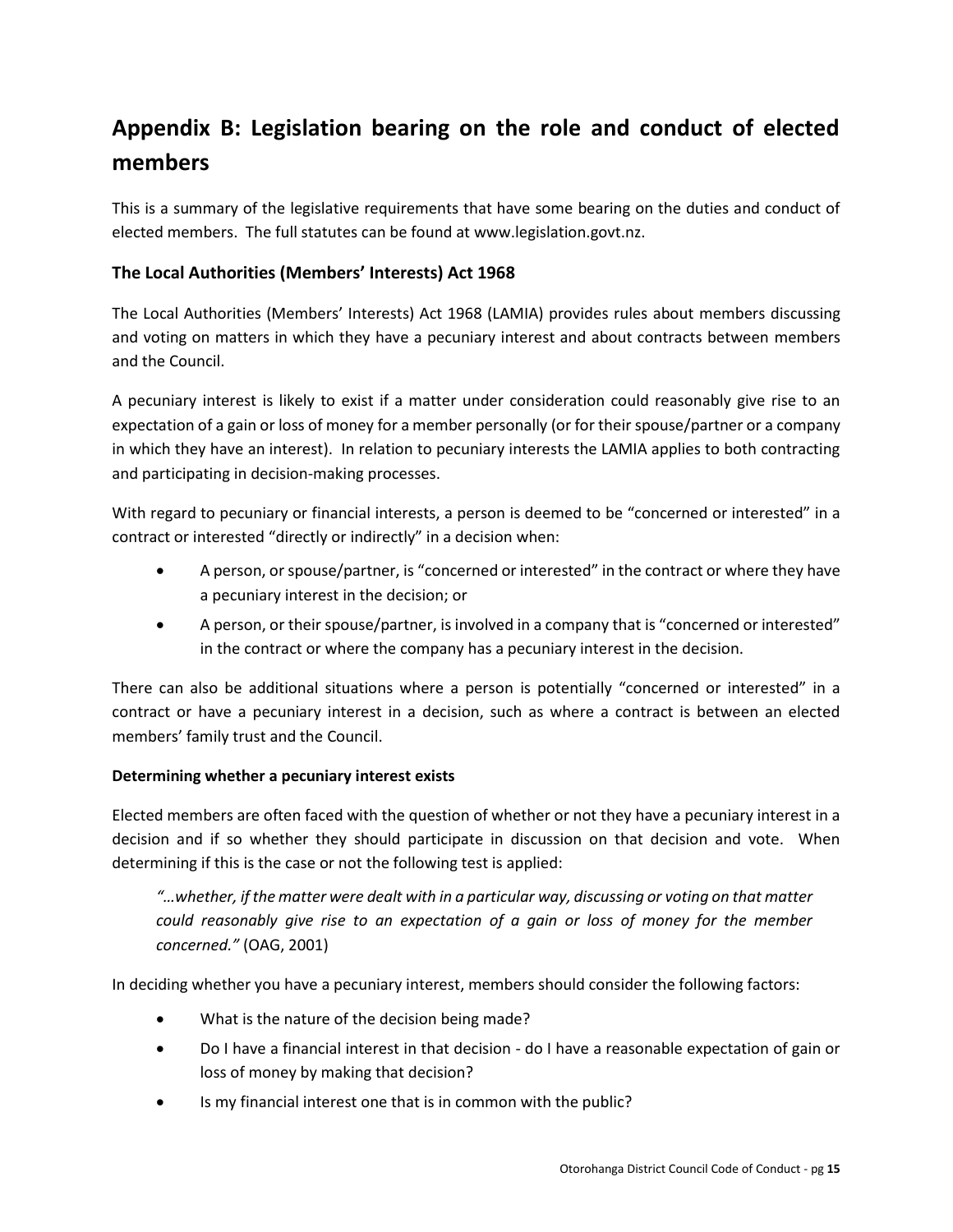- Do any of the exceptions in the LAMIA apply to me?
- Could I apply to the Auditor-General for approval to participate?

Members may seek assistance from the Mayor/Chair or other person, to determine if they should discuss or vote on an issue, but ultimately it is their own judgment as to whether or not they have pecuniary interest in the decision. Any member who is uncertain as to whether they have a pecuniary interest is advised to seek legal advice. Where uncertainty exists members may adopt a least-risk approach which is to not participate in discussions or vote on any decisions.

Members who do have a pecuniary interest will declare the pecuniary interest to the meeting and not participate in the discussion or voting. The declaration and abstention needs to be recorded in the meeting minutes. (Further requirements are set out in the Council's Standing Orders.)

#### **The contracting rule**

A member is disqualified from office if he or she is "concerned or interested" in contracts with their Council if the total payments made, or to be made, by or on behalf of the Council exceed \$25,000 in any financial year. The \$25,000 limit includes GST. The limit relates to the value of all payments made for all contracts in which you are interested during the financial year. It does not apply separately to each contract, nor is it just the amount of the profit the contractor expects to make or the portion of the payments to be personally received by you.

The Auditor-General can give prior approval, and in limited cases, retrospective approval for contracts that would otherwise disqualify you under the Act. It is an offence under the Act for a person to act as a member of the Council (or committee of the Council) while disqualified.

## **Non-pecuniary conflicts of interest**

In addition to the issue of pecuniary interests, rules and common law govern conflicts of interest more generally. These rules apply to non-pecuniary conflicts of interest, including common law rules about bias. In order to determine if bias exists or not members need to ask:

*"Is there a real danger of bias on the part of the member of the decision-making body, in the sense that he or she might unfairly regard with favour (or disfavour) the case of a party to the issue under consideration?"*

The question is not limited to actual bias, but relates to the appearance or possibility of bias reflecting the principle that justice should not only be done, but should be seen to be done. Whether or not members believe they are not biased is irrelevant.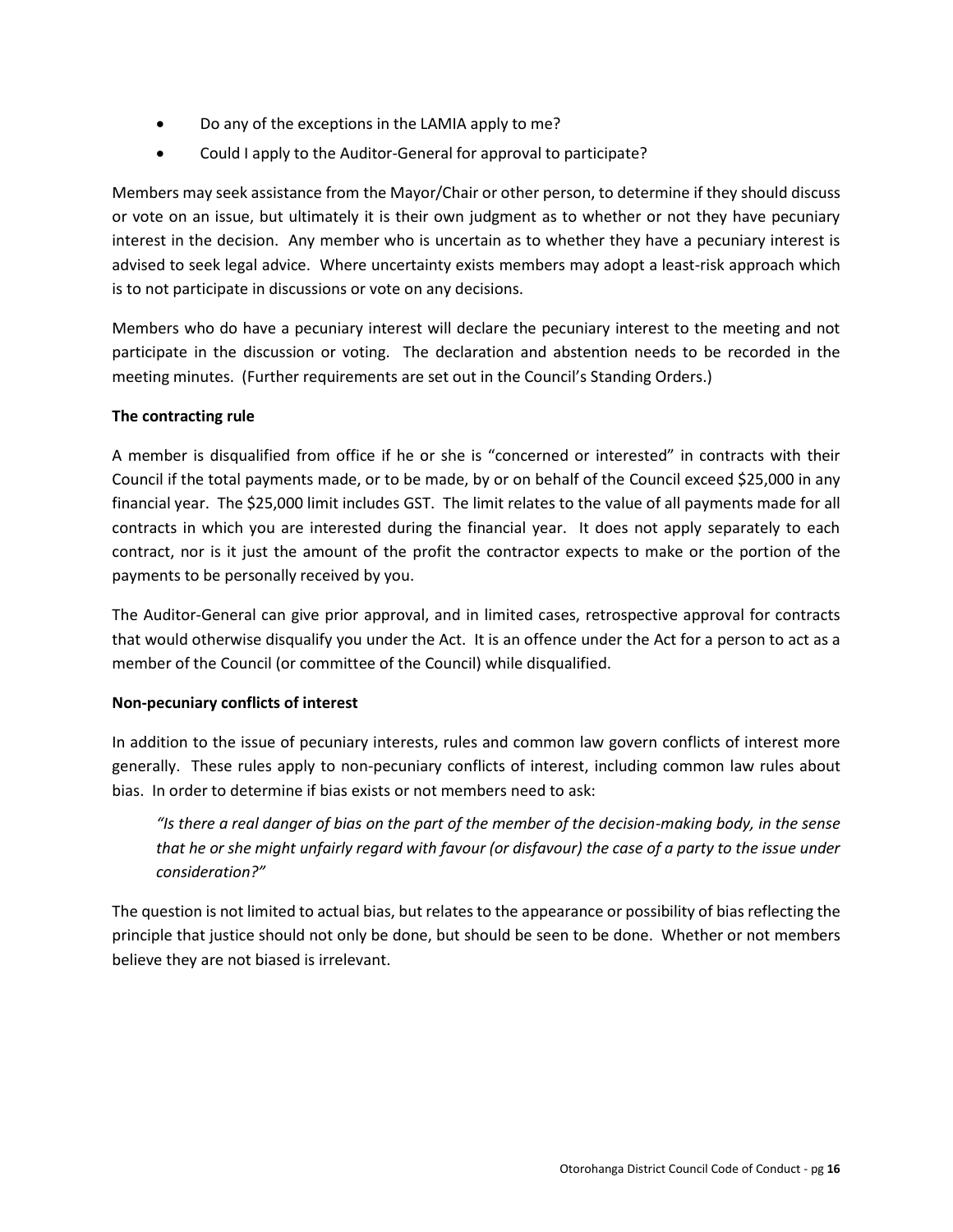Members focus should be on the nature of the conflicting interest or relationship and the risk it could pose for the decision-making process. The most common risks of non-pecuniary bias are where:

- Members' statements or conduct indicate that they have predetermined the decision before hearing all relevant information (that is, members have a "closed mind"); and
- Members have a close relationship or involvement with an individual or organisation affected by the decision.

In determining whether or not they might be perceived as biased, members must also take into account the context and circumstance of the issue or question under consideration. For example, if a member has stood on a platform and been voted into office on the promise of implementing that platform, then voters would have every expectation that the member would give effect to that promise, however he/she must still be seen to be open to considering new information (this may not apply to decisions made in quasijudicial settings, such as an RMA hearing).

## <span id="page-16-0"></span>**Local Government Official Information and Meetings Act 1987**

The Local Government Official Information and Meetings Act 1987 sets out a list of meetings procedures and requirements that apply to local authorities and local/community boards. Of particular importance for the roles and conduct of elected members is the fact that the chairperson has the responsibility to maintain order at meetings, but all elected members should accept a personal responsibility to maintain acceptable standards of address and debate. No elected member should:

- Create a disturbance or a distraction while another Councillor is speaking;
- Be disrespectful when they refer to each other or other people; or
- Use offensive language about the Council, other members, any employee of the Council or any member of the public.

See Standing Orders for more detail.

## <span id="page-16-1"></span>**Secret Commissions Act 1910**

Under this Act it is unlawful for an elected member (or officer) to advise anyone to enter into a contract with a third person and receive a gift or reward from that third person as a result, or to present false receipts to Council.

If convicted of any offence under this Act a person can be imprisoned for up to two years, and/or fines up to \$1000. A conviction would therefore trigger the ouster provisions of the LGA 2002 and result in the removal of the member from office.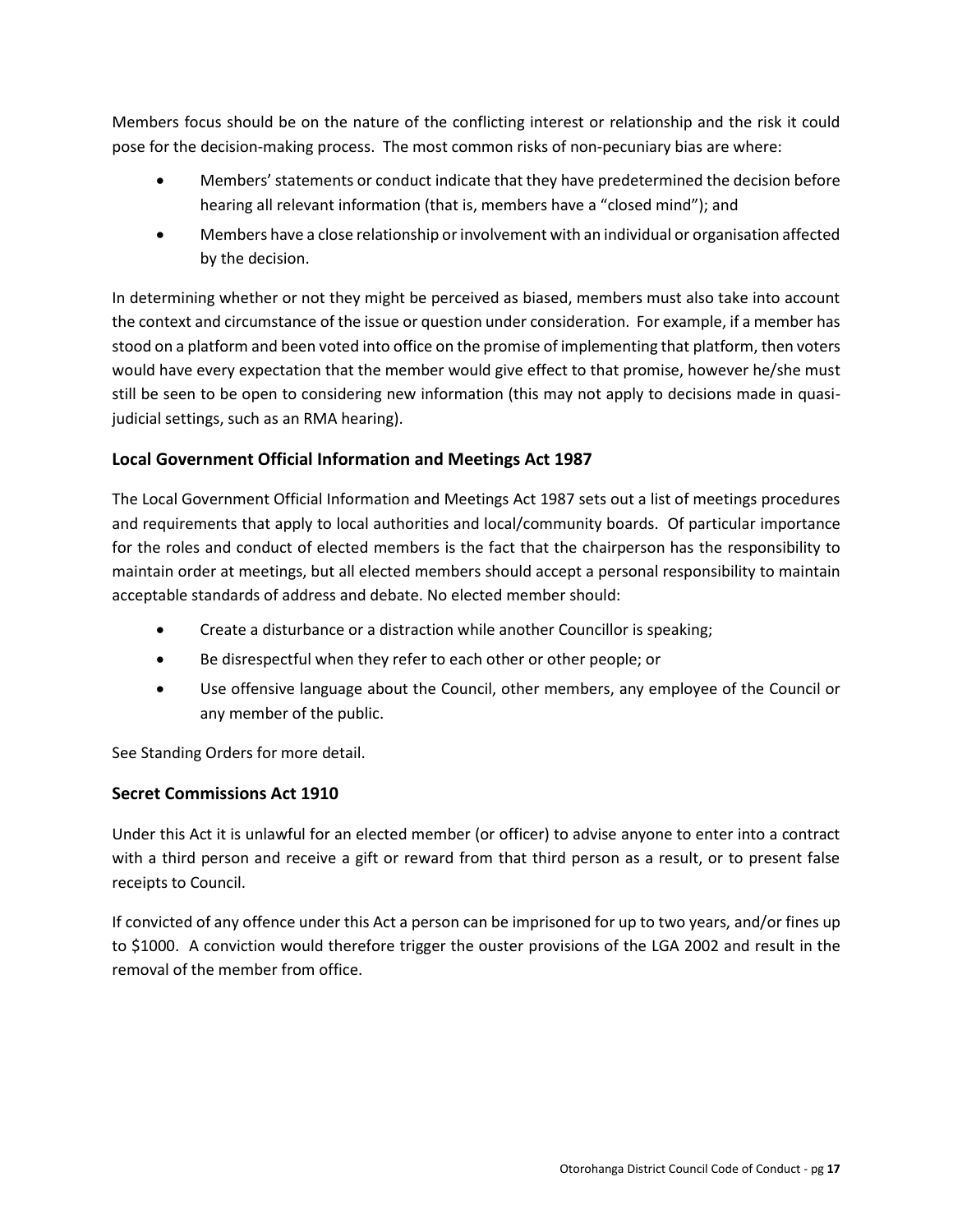## <span id="page-17-0"></span>**Crimes Act 1961**

Under this Act it is unlawful for an elected member (or officer) to:

- Accept or solicit for themselves (or anyone else) any gift or reward for acting or not acting in relation to the business of Council; and
- Use information gained in the course of their duties for their, or another person's, monetary gain or advantage.

Elected members convicted of these offences will automatically cease to be members.

#### <span id="page-17-1"></span>**Financial Markets Conduct Act 2013**

Financial Markets Conduct Act 2013 (previously the Securities Act 1978) essentially places elected members in the same position as company directors whenever Council offers stock to the public. Elected members may be personally liable if investment documents such as a prospectus contain untrue statements and may be liable for criminal prosecution if the requirements of the Act are not met.

#### <span id="page-17-2"></span>**The Local Government Act 2002**

The Local Government Act 2002 (LGA 2002) sets out the general powers of local government, its purpose and operating principles, and details the personal liability of members.

Although having qualified privilege, elected members can be held personally accountable for losses incurred by a local authority where, following a report from the Auditor General under s44 LGA 2002, it is found that one of the following applies:

- a) Money belonging to, or administered by, a local authority has been unlawfully expended; or
- b) An asset has been unlawfully sold or otherwise disposed of by the local authority; or
- c) A liability has been unlawfully incurred by the local authority; or
- d) A local authority has intentionally or negligently failed to enforce the collection of money it is lawfully entitled to receive.890

Members will not be personally liable where they can prove that the act or failure to act resulting in the loss occurred as a result of one of the following:

- a) Without the member's knowledge;
- b) With the member's knowledge but against the member's protest made at or before the time when the loss occurred;
- c) Contrary to the manner in which the member voted on the issue; and
- d) In circumstances where, although being a party to the act or failure to act, the member acted in good faith and relied on reports, statements, financial data, or other information from professional or expert advisers, namely staff or external experts on the matters.

In certain situation members will also be responsible for paying the costs of proceedings (s47 LGA 2002).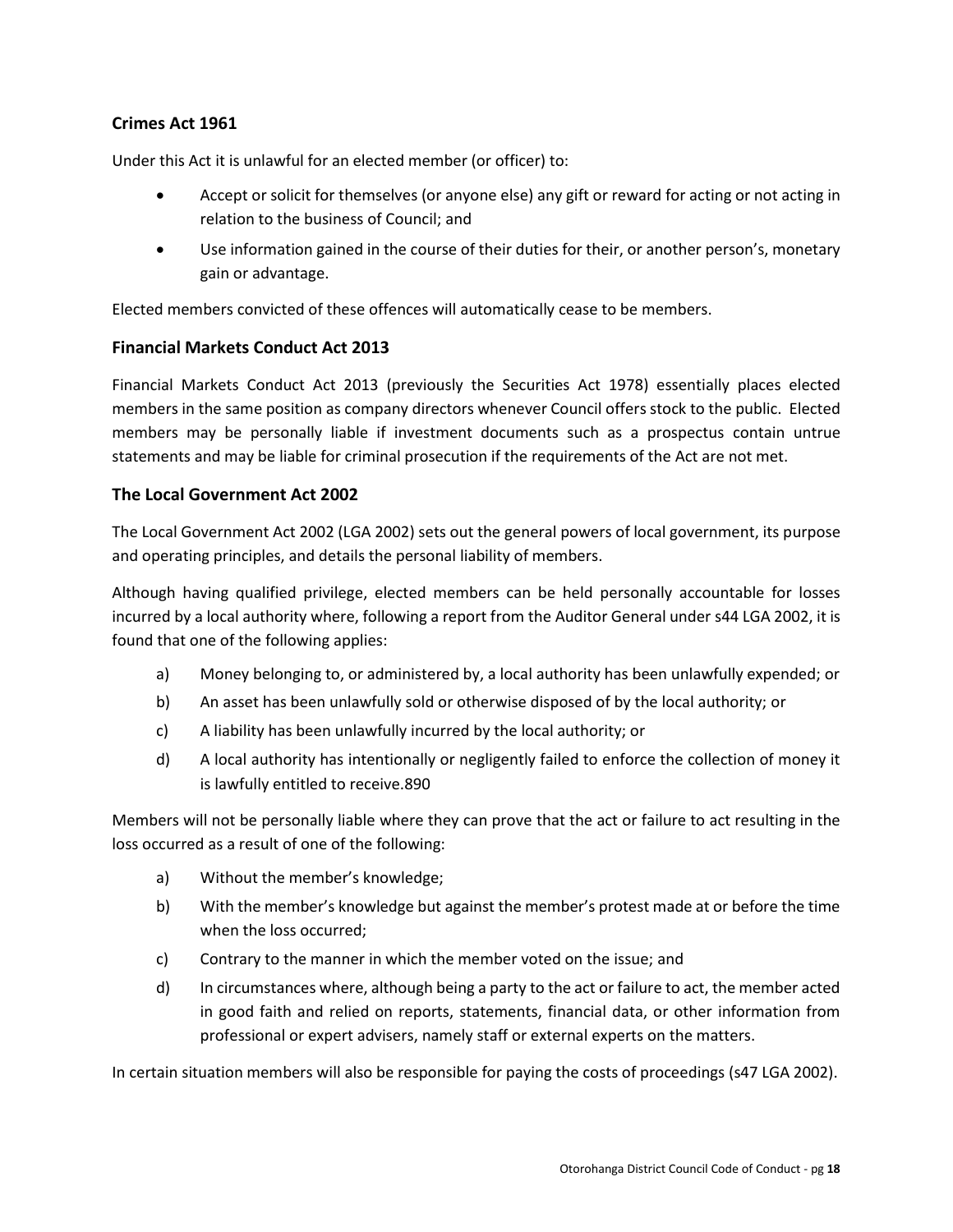# <span id="page-18-0"></span>**Appendix C: Process where a complaint is referred to an independent investigator**

*The following process is a guide only and Councils are encouraged to adapt this to their own specific circumstances.*

## **Step 1: Chief Executive receives complaint**

On receipt of a complaint under the Code, whether from a member (because the complaint involves the Mayor/Chair) or from the Mayor/Chair after an initial assessment, the Chief Executive will refer the complaint to an investigator selected from a list agreed at the start of the triennium. The Chief Executive will also:

- Inform the complainant that the complaint has been referred to the independent investigator and the name of the investigator, and refer them to the process for dealing with complaints as set out in the Code; and
- Inform the respondent that a complaint has been made against them, the name of the investigator and remind them of the process for dealing with complaints as set out in the Code.

#### **Step 2: Investigator makes preliminary assessment**

On receipt of a complaint the investigator will assess whether:

- 1. The complaint is trivial or frivolous and should be dismissed;
- 2. The complaint is outside the scope of the Code and should be re-directed to another agency or institutional process;
- 3. The complaint is minor or non-material; or
- 4. The complaint is material and a full assessment is required.

In making the assessment the investigator may make whatever initial inquiry is necessary to determine their recommendations, including interviewing relevant parties, which are then forwarded to the Council's Chief Executive. On receiving the investigator's preliminary assessment the Chief Executive will:

- 1. Where an investigator determines that a complaint is trivial or frivolous, inform the complainant, respondent and other members (if there are no grounds for confidentiality) of the investigator's decision.
- 2. In cases where the investigator finds that the complaint involves a potential legislative breach and outside the scope of the Code, forward the complaint to the relevant agency and inform the Chief Executive who will then inform the complainant, the respondent and members.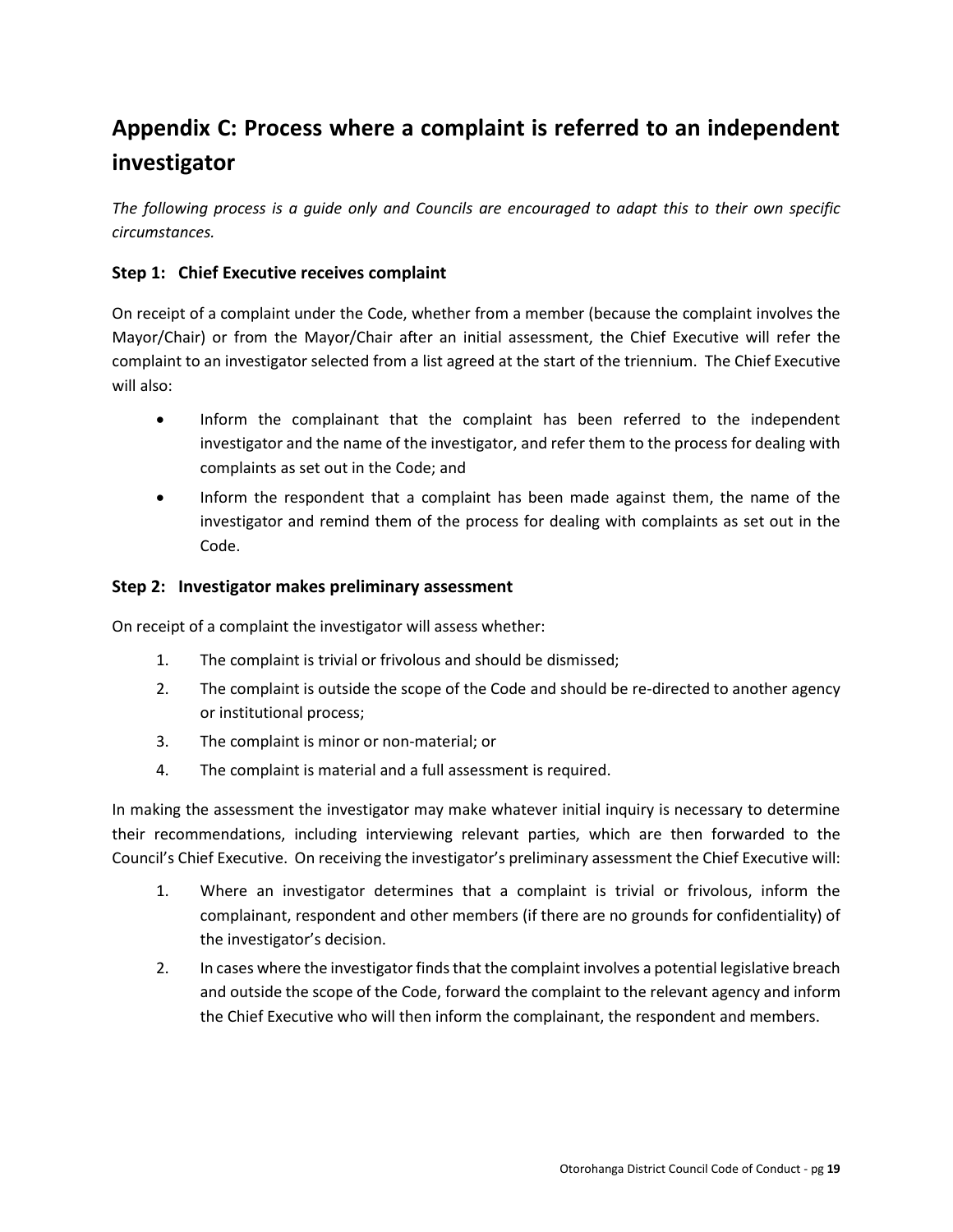## **Step 3: Actions where a breach is found to be non-material**

If the subject of a complaint is found to be non-material, but more than trivial or frivolous, the investigator will inform the chief executive and, if they choose, recommend a course of action appropriate to the breach, such as:

- That the respondent is referred to the Mayor/Chair for guidance; and/or
- That the respondent attend appropriate courses or programmes to increase their knowledge and understanding of the matters resulting in the complaint.

The Chief Executive will advise both the complainant and the respondent of the investigator's decision and any recommendations, neither of which are open to challenge. Any recommendations made in response to a non-material breach are non-binding on the respondent and the Council.

## **Step 4: Actions where a breach is found to be material**

If the subject of a complaint is found to be material, the investigator will inform the Chief Executive, who will inform the complainant and respondent. The investigator will then prepare a report for the Council on the seriousness of the breach. In preparing that report, the investigator may:

- Consult with the complainant, respondent and any directly affected parties; and/or
- Undertake a hearing with relevant parties; and/or
- Refer to any relevant documents or information.

On receipt of the investigator's report, the Chief Executive will prepare a report for the relevant Council body charged with assessing and ruling on material complaints, which will meet to consider the findings and determine whether or not a penalty, or some other form of action, will be imposed. The Chief Executive's report will include the investigator's full report.

## **Step 5: Process for considering the investigator's report**

The investigator's report will be considered by the Council or adjudicative body established for considering reports on Code of Conduct complaints, or any other body that the Council may resolve, noting that the process will meet the principles set out in section 12.1 of the Code.

The Council, or adjudicative body, will consider the Chief Executive's report in open meeting, except where the alleged breach concerns matters that justify, in accordance with LGOIMA, the exclusion of the public. Before making any decision on a specific complaint, the relevant body will give the respondent an opportunity to appear and speak in their own defense. Members with an interest in the proceedings, including the complainant and the respondent, should not take part in these proceedings in a decisionmaking capacity.

The form of penalty that might be applied will depend on the nature of the breach and may include actions set out in clause 13.1 of the Code.